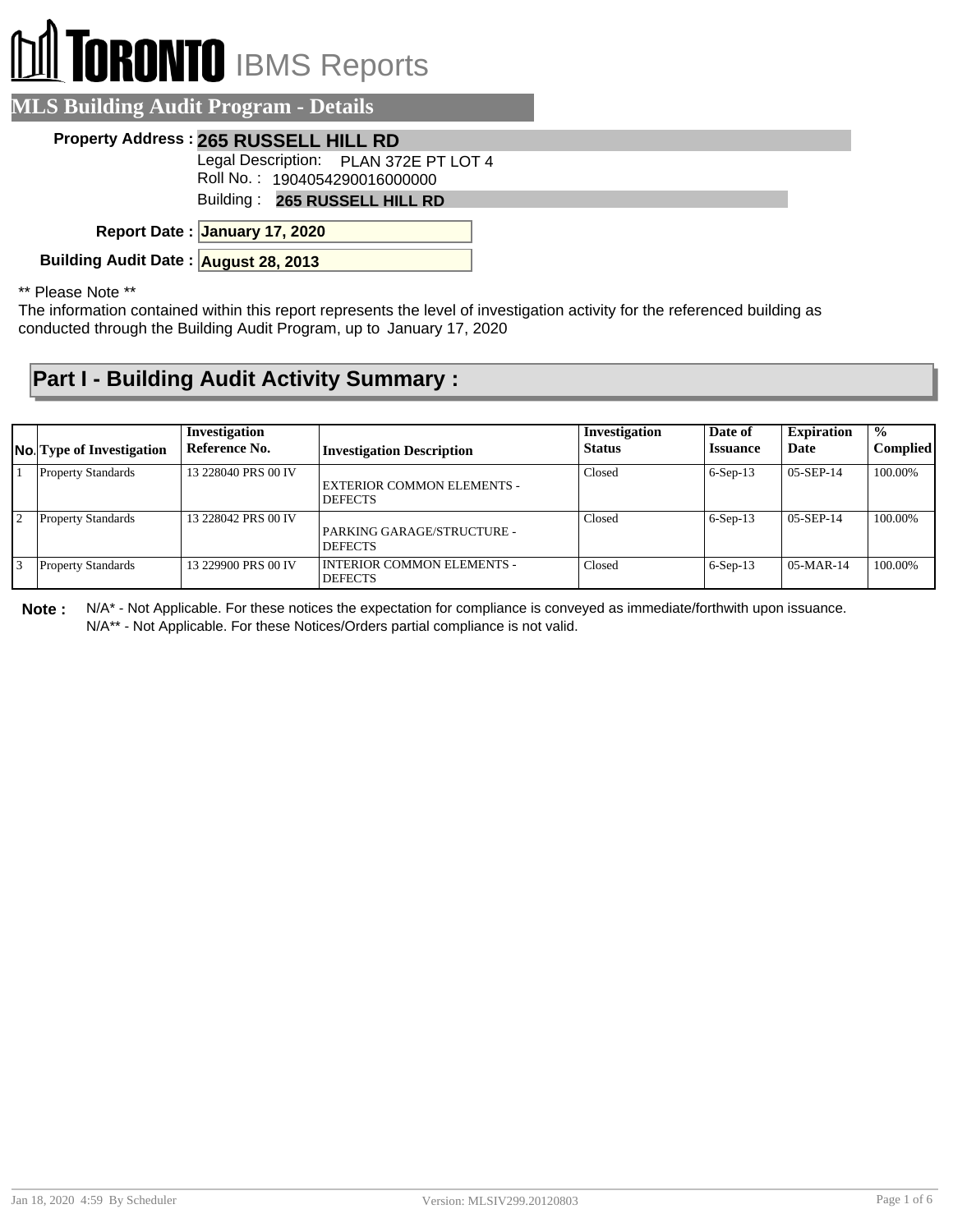## **Part II - Building Audit Details for Property Standards Orders :**

|    | Type of<br>No. Investigation | <b>Investigation</b><br>Reference No.      | <b>Investigation Description</b>             | Investigation Date of<br><b>Status</b> | <b>∣Issuance</b> | <b>Expiration</b><br><b>Date</b> | <b>Next Scheduled</b><br><b>Inspection Date</b> |
|----|------------------------------|--------------------------------------------|----------------------------------------------|----------------------------------------|------------------|----------------------------------|-------------------------------------------------|
| l2 | <b>Property Standards</b>    | 13 228042 PRS 00 IVI                       | PARKING GARAGE/STRUCTURE -<br><b>DEFECTS</b> | Closed                                 | 6-Sep-13         | 05-SEP-14                        | 29-May-15                                       |
|    |                              | No. of defects contained within the Order: | 15                                           |                                        |                  |                                  |                                                 |

**0**

**No. of defects contained within the Order :**

**No. of defects that remain outstanding :**

|                 | <b>Deficiency Details</b>                                                                                                                      |             |               |
|-----------------|------------------------------------------------------------------------------------------------------------------------------------------------|-------------|---------------|
| No.             | <b>Violation/Defect</b>                                                                                                                        | Location    | <b>Status</b> |
|                 | The walls in the parking or storage garage are not impervious to water.                                                                        | Garage Area | Closed        |
| 2               | The walls in the parking or storage garage are not maintained free of holes, breaks or cracks.                                                 | Garage Area | Closed        |
| 3               | The parking or storage garage walls are not painted white from sixty (60) centimeters above floor<br>level.                                    | Garage Area | Closed        |
| 4               | The parking or storage garage walls from floor level to a height of sixty (60) centimeters are not<br>painted black.                           | Garage Area | Closed        |
| 5               | The ventilation system or unit is not kept in good repair and maintained in good working condition<br>at all times. Namely; missing vent cover | Garage Area | Closed        |
| 6               | The parking or storage garage ceiling are not painted white.                                                                                   | Garage Area | Closed        |
| 7               | The ceilings in the parking or storage garage are not impervious to water.                                                                     | Garage Area | Closed        |
| 8               | The parking or storage garage columns are not painted white from sixty (60) centimeters above<br>floor level where required.                   | Garage Area | Closed        |
| 9               | The floors in the parking or storage garage are not maintained free of holes, breaks or cracks                                                 | Garage Area | Closed        |
| 10              | The electrical connections are not maintained in a safe and complete condition. Namely; missing<br>cover plates.                               | Garage Area | Closed        |
| 11              | The electrical connections are not maintained in a safe and complete condition. Namely; loose<br>wires                                         | Garage Area | Closed        |
| 12 <sup>2</sup> | Lighting in a garage is provided at less than 50 lux.                                                                                          | Garage Area | Closed        |
| 13              | The electrical connections are not maintained in a safe and complete condition. Namely; not<br>secured telephone panel                         | Garage Area | Closed        |
| 14              | The ceilings in the parking or storage garage are not maintained free of holes, breaks or cracks.                                              | Garage Area | Closed        |
| 15              | The parking or storage garage columns from floor level to a height of sixty (60) centimeters are<br>not painted black where required.          | Garage Area | Closed        |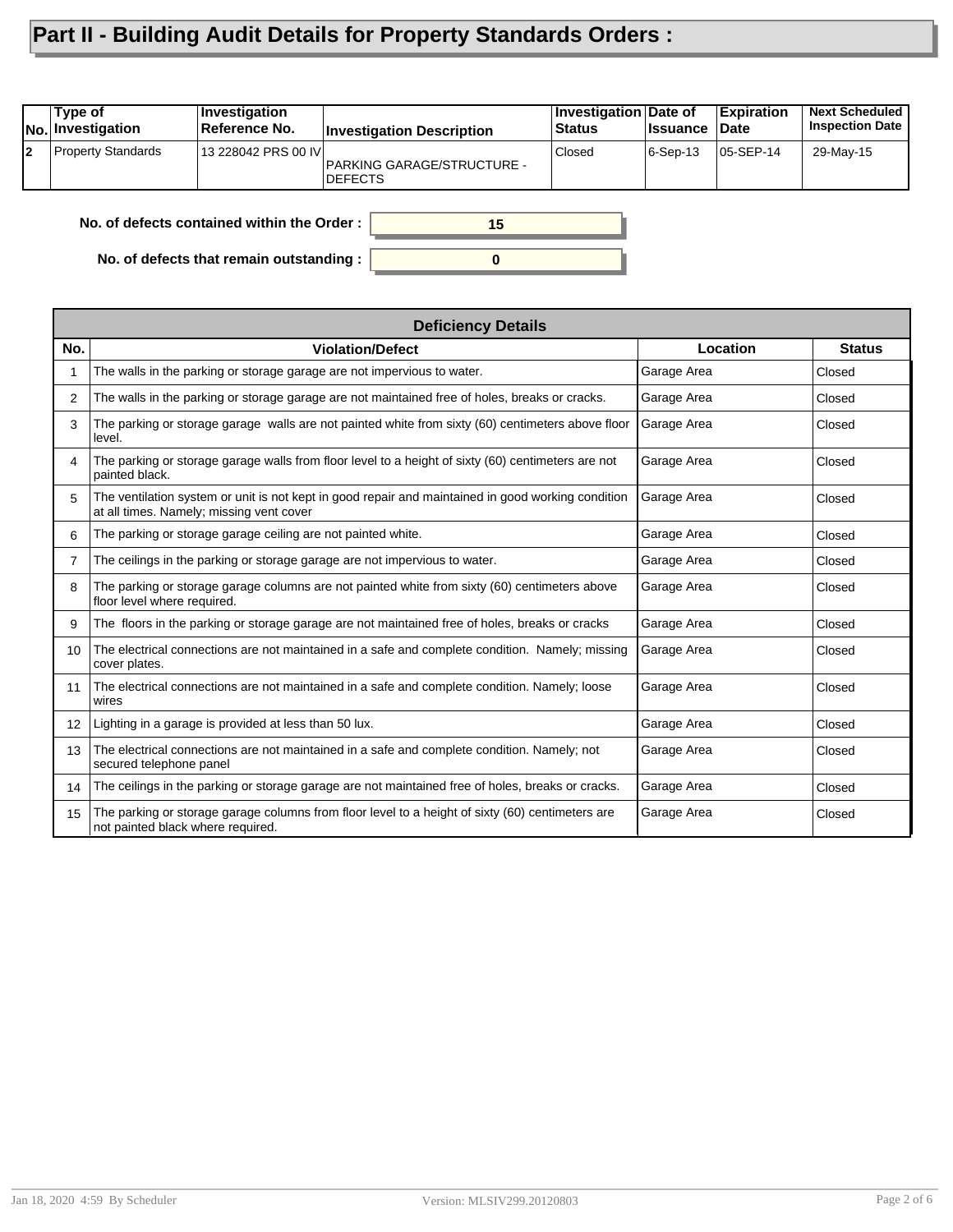| Type of<br> No. Investigation | <b>Investigation</b><br>Reference No. | <b>Investigation Description</b>              | Investigation Date of<br><b>Status</b> | <b>Issuance</b> | <b>Expiration</b><br><b>Date</b> | <b>Next Scheduled</b><br><b>Inspection Date</b> |
|-------------------------------|---------------------------------------|-----------------------------------------------|----------------------------------------|-----------------|----------------------------------|-------------------------------------------------|
| <b>Property Standards</b>     | 13 228040 PRS 00 IVI                  | EXTERIOR COMMON ELEMENTS -<br><b>IDEFECTS</b> | Closed                                 | $ 6-Sep-13 $    | 05-SEP-14                        | 29-May-15                                       |

| No. of defects contained within the Order :      |  |
|--------------------------------------------------|--|
| No. of defects that remain outstanding : $\vert$ |  |

|                | <b>Deficiency Details</b>                                                                                                                                                                                                                                                                                                                                                                                                                                                                                                                                                                                                |                             |               |  |  |  |  |  |
|----------------|--------------------------------------------------------------------------------------------------------------------------------------------------------------------------------------------------------------------------------------------------------------------------------------------------------------------------------------------------------------------------------------------------------------------------------------------------------------------------------------------------------------------------------------------------------------------------------------------------------------------------|-----------------------------|---------------|--|--|--|--|--|
| No.            | <b>Violation/Defect</b>                                                                                                                                                                                                                                                                                                                                                                                                                                                                                                                                                                                                  | Location                    | <b>Status</b> |  |  |  |  |  |
| 1              | Required guard does not prevent the passage of a sphere having a diameter more than 100<br>millimetres.                                                                                                                                                                                                                                                                                                                                                                                                                                                                                                                  | Exterior                    | Closed        |  |  |  |  |  |
| 2              | Required guard does not prevent the passage of a sphere having a diameter more than 100<br>millimetres.                                                                                                                                                                                                                                                                                                                                                                                                                                                                                                                  | Exterior                    | Closed        |  |  |  |  |  |
| 3              | Height of the guard for exit ramps and landings is less than 1,070 millimetres measured vertically<br>to the top of the guard from<br>the ramp surface where the difference in elevation between the adjacent<br>ground or floor level and the ramp is more than 600 millimetres.                                                                                                                                                                                                                                                                                                                                        | Exterior                    | Closed        |  |  |  |  |  |
| 4              | Height of the quard for the exit stairs are less than 1,070 millimetres around landings.                                                                                                                                                                                                                                                                                                                                                                                                                                                                                                                                 | Exterior                    | Closed        |  |  |  |  |  |
| 5              | The exterior walls and their components are not being maintained in good repair.                                                                                                                                                                                                                                                                                                                                                                                                                                                                                                                                         | Exterior                    | Closed        |  |  |  |  |  |
| 6              | Height of the guard for the exit stairs are less than 1,070 millimetres around landings.                                                                                                                                                                                                                                                                                                                                                                                                                                                                                                                                 | Exterior                    | Closed        |  |  |  |  |  |
| $\overline{7}$ | The ventilation system or unit is not kept in good repair and maintained in good working condition<br>at all times. Namely; Damaged vent housing.                                                                                                                                                                                                                                                                                                                                                                                                                                                                        | Exterior                    | Closed        |  |  |  |  |  |
| 8              | Exterior yard that is used for the parking or storage of vehicles or surfaced with a material<br>impervious to water is not maintained in good repair, free from cracks, holes and ruts.                                                                                                                                                                                                                                                                                                                                                                                                                                 | Exterior                    | Closed        |  |  |  |  |  |
| 9              | The location and size of openings present a hazard as they are designed with members or<br>attachments between 140 millimetres and 900 millimetres above the level protected by the quard<br>which facilitate climbing.                                                                                                                                                                                                                                                                                                                                                                                                  | Exterior                    | Closed        |  |  |  |  |  |
| 10             | Height of the guard for the exit stairs are less than 920 millimetres measured vertically to the top<br>of the guard from a line drawn through the outside edges of the stair nosings.                                                                                                                                                                                                                                                                                                                                                                                                                                   | Exterior                    | Closed        |  |  |  |  |  |
| 11             | The guard is designed that a member, attachment or opening located between 140 millimetres<br>and 900 millimetres above the level being protected facilitates climbing.                                                                                                                                                                                                                                                                                                                                                                                                                                                  | Exterior                    | Closed        |  |  |  |  |  |
| 12             | Window well(s) are not protected so as to afford safe passage. Namely: damaged cover.                                                                                                                                                                                                                                                                                                                                                                                                                                                                                                                                    | <b>Exterior Of Building</b> | Closed        |  |  |  |  |  |
| 13             | The exterior walls and their components are not being maintained in good repair. Namely;<br>Damaged Sheer walls                                                                                                                                                                                                                                                                                                                                                                                                                                                                                                          | <b>Exterior Of Building</b> | Closed        |  |  |  |  |  |
| 14             | The exterior walls and their components are not being maintained in good repair. Namely;<br>Spalling bricks.                                                                                                                                                                                                                                                                                                                                                                                                                                                                                                             | <b>Exterior Of Building</b> | Closed        |  |  |  |  |  |
| 15             | The protective/decorative finish on the exterior surfaces is not being maintained in good repair.<br>Namely; Balcony Slabs and Ceilings.                                                                                                                                                                                                                                                                                                                                                                                                                                                                                 | <b>Exterior Of Building</b> | Closed        |  |  |  |  |  |
| 16             | The protective/decorative finish on the exterior surfaces is not being maintained in good repair.<br>Namely; rushed and deteriorated finish on Vents throughout                                                                                                                                                                                                                                                                                                                                                                                                                                                          | <b>Exterior Of Building</b> | Closed        |  |  |  |  |  |
| 17             | A window(s) which is capable of being opened, and is located in excess of two (2) metres from the Exterior Of Building<br>finished grade, is not equipped with safety devices which would prevent any opening greater than<br>one hundred (100) millimeters. A report is required to be submitted to the Officer for evaluation<br>and approval by a professional or other certified person confirming that acceptable safety devices<br>have been installed on all subject windows in an acceptable manner, and that the subject<br>windows are not capable of being opened in excess of one hundred (100) millimeters. |                             | Closed        |  |  |  |  |  |
| 18             | The exterior walls and their components are not being maintained in good repair.                                                                                                                                                                                                                                                                                                                                                                                                                                                                                                                                         | Ramp                        | Closed        |  |  |  |  |  |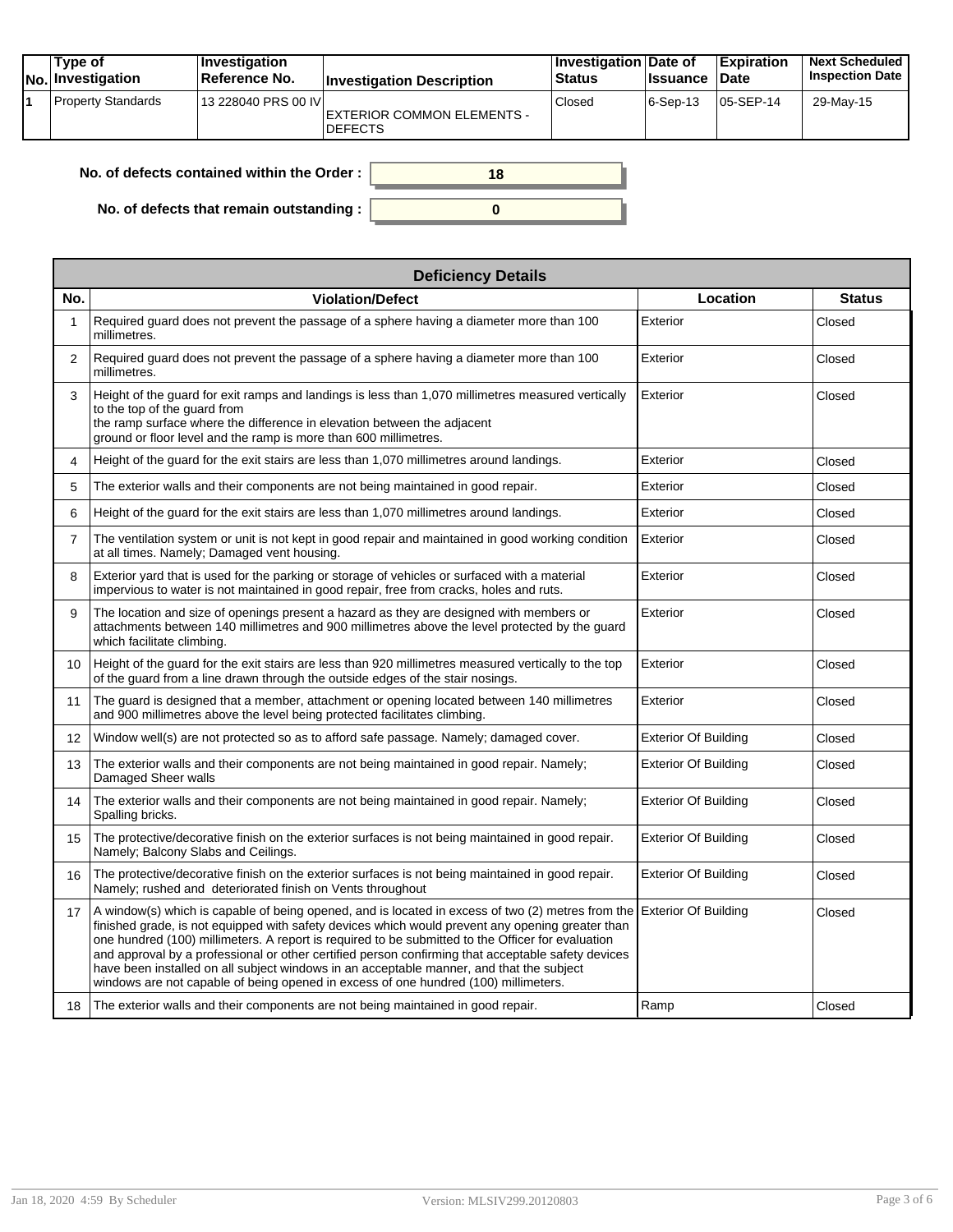| Tvpe of<br>No. Investigation | <b>Investigation</b><br>⊺Reference No. | <b>Investigation Description</b>                                  | <b>∣Investigation Date of</b><br>Status | <b>Issuance Date</b> | <b>Expiration</b> | <b>Next Scheduled</b><br><b>Inspection Date</b> |
|------------------------------|----------------------------------------|-------------------------------------------------------------------|-----------------------------------------|----------------------|-------------------|-------------------------------------------------|
| Property Standards           |                                        | 113 229900 PRS 00 IV INTERIOR COMMON ELEMENTS -<br><b>DEFECTS</b> | Closed                                  | $ 6-Sep-13$          | $105$ -MAR-14     | 29-Apr-15                                       |

| No. of defects contained within the Order: | 30 |
|--------------------------------------------|----|
| No. of defects that remain outstanding :   |    |

|                   | <b>Deficiency Details</b>                                                                                                                                                                                                                                                                                         |                            |                  |  |  |  |  |  |
|-------------------|-------------------------------------------------------------------------------------------------------------------------------------------------------------------------------------------------------------------------------------------------------------------------------------------------------------------|----------------------------|------------------|--|--|--|--|--|
| No.               | <b>Violation/Defect</b>                                                                                                                                                                                                                                                                                           | Location                   | <b>Status</b>    |  |  |  |  |  |
| 1                 | The property is not maintained and/or kept clean and clear in accordance with the standards,<br>namely existence of plumbing fixtures at decommisioned incinerator room.                                                                                                                                          | 1st Floor                  | Closed           |  |  |  |  |  |
| 2                 | Handrails on both sides of stair or ramp 1,100mm in width or more not provided.                                                                                                                                                                                                                                   | 2nd Floor                  | Closed           |  |  |  |  |  |
| 3                 | A window in a stairway that extends to less than 1,070 millimetres above the landing is protected<br>by a guard that is less than 1,070 millimetres high measured to the top of the guard from the<br>surface of the landing, and/or climbable ledge.                                                             | 2nd Floor                  | Closed           |  |  |  |  |  |
| 4                 | The floor drain is not maintained in good repair, namely missing drain cover.                                                                                                                                                                                                                                     | Basement                   | Closed           |  |  |  |  |  |
| 5                 | The plumbing system is not kept free from leaks or defects.                                                                                                                                                                                                                                                       | <b>Basement</b>            | Closed           |  |  |  |  |  |
| 6                 | The property is not maintained and/or kept clean in accordance with the standards, namely undue<br>storage.                                                                                                                                                                                                       | Basement                   | Substantially Co |  |  |  |  |  |
| $\overline{7}$    | Lighting in a service room is provided at less than 200 lux.                                                                                                                                                                                                                                                      | <b>Basement</b>            | Closed           |  |  |  |  |  |
| 8                 | An emergency contact sign is not posted and maintained in a prominent place in the front lobby or<br>entrance to the building.                                                                                                                                                                                    | Front                      | Closed           |  |  |  |  |  |
| 9                 | The property is not maintained and/or kept clean in accordance with the standards, namely lint<br>and debris, adjacent and behind appliances.                                                                                                                                                                     | Laundry Room               | Closed           |  |  |  |  |  |
| 10                | The electrical fixtures are not maintained in a safe and complete condition, namely unsecured<br>elevator control panel doors.                                                                                                                                                                                    | Roof Of Building           | Closed           |  |  |  |  |  |
| 11                | Required guard does not prevent the passage of a sphere having a diameter more than 100<br>millimetres.                                                                                                                                                                                                           | Roof Of Building           | Closed           |  |  |  |  |  |
| $12 \overline{ }$ | Required quard does not prevent the passage of a sphere having a diameter more than 100<br>millimetres.                                                                                                                                                                                                           | Roof Of Building           | Closed           |  |  |  |  |  |
| 13                | Height of the guard for the exit stairs are less than 1,070 millimetres around landings.                                                                                                                                                                                                                          | Roof Of Building           | Closed           |  |  |  |  |  |
| 14                | Height of the guard for the exit stairs are less than 920 millimetres measured vertically to the top<br>of the guard from a line drawn through the outside edges of the stair nosings.                                                                                                                            | Roof Of Building           | Closed           |  |  |  |  |  |
| 15                | The location and size of openings present a hazard as they are designed with members or<br>attachments between 140 millimetres and 900 millimetres above the level protected by the guard<br>which facilitate climbing.                                                                                           | Roof Of Building           | Closed           |  |  |  |  |  |
| 16                | The location and size of openings present a hazard as they are designed with members or<br>attachments between 140 millimetres and 900 millimetres above the level protected by the guard<br>which facilitate climbing.                                                                                           | Roof Of Building           | Closed           |  |  |  |  |  |
| 17                | Guard with a minimum height of 1,070 millimetres has not been provided around a roof to which<br>access is granted for other than maintenance purposes.                                                                                                                                                           | Roof Of Building           | Closed           |  |  |  |  |  |
| 18                | Exterior door is not maintained in good repair, namely rust and deterioration at door bottom.                                                                                                                                                                                                                     | Roof Of Building           | Closed           |  |  |  |  |  |
| 19                | Height of the guard for the exit stairs are less than 1,070 millimetres around landings.                                                                                                                                                                                                                          | <b>Throughout Building</b> | Closed           |  |  |  |  |  |
| 20                | Exit, public corridor or corridor is not equipped to provide illumination to an average level of not<br>less than 50 lux at floor or tread level.                                                                                                                                                                 | Throughout Building        | Closed           |  |  |  |  |  |
| 21                | The ventilation system or unit is not regularly cleaned.                                                                                                                                                                                                                                                          | <b>Throughout Building</b> | Closed           |  |  |  |  |  |
| 22                | A window in a stairway that extends to less than 1,070 millimetres above the landing is protected<br>by a guard that is less than 1,070 millimetres high measured to the top of the guard from the<br>surface of the landing.                                                                                     | Throughout Building        | Closed           |  |  |  |  |  |
| 23                | Height of the guard for the exit stairs are less than 920 millimetres measured vertically to the top<br>of the guard from a line drawn through the outside edges of the stair nosings.                                                                                                                            | <b>Throughout Building</b> | Closed           |  |  |  |  |  |
| 24                | Required or provided safety equipment relative to exits and means of egress are not maintained<br>in good working order. Namely: (door closures, coordinating devices, smoke seals, pressurized<br>vestibules, latching devices, hinges, moulding and similar devices), namely defective self closing<br>devices. | <b>Throughout Building</b> | Closed           |  |  |  |  |  |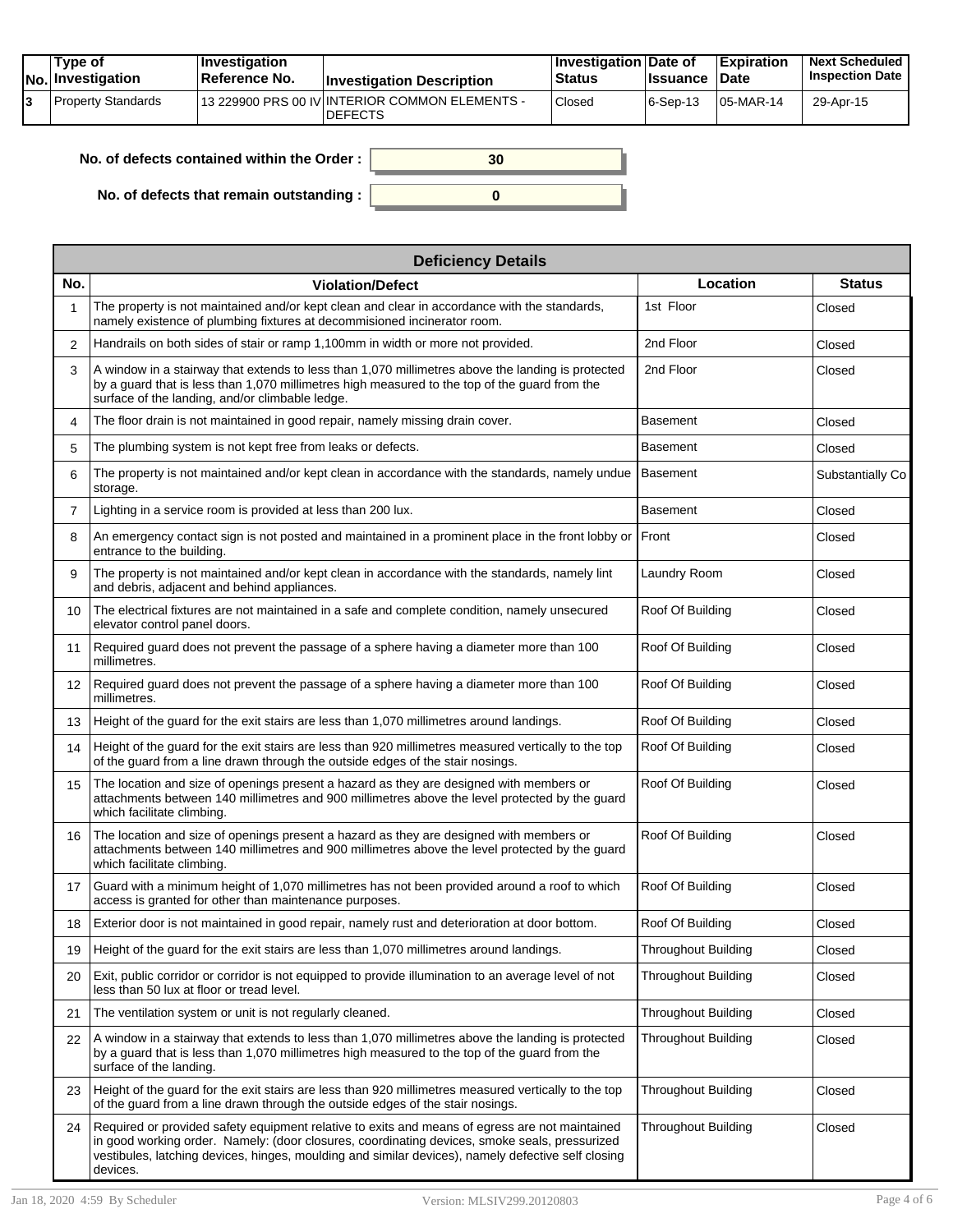| 25 | The location and size of openings present a hazard as they are designed with members or<br>attachments between 140 millimetres and 900 millimetres above the level protected by the quard<br>which facilitate climbing. | <b>Throughout Building</b> | Closed |
|----|-------------------------------------------------------------------------------------------------------------------------------------------------------------------------------------------------------------------------|----------------------------|--------|
| 26 | The property is not maintained and/or kept clean in accordance with the standards, namely<br>existence of storage in decommisioned Incinerator Rooms.                                                                   | <b>Throughout Building</b> | Closed |
| 27 | Wall(s) and ceilings not maintained free of holes, cracks, damaged and deteriorated materials, to<br>include deteriorated finish.                                                                                       | <b>Throughout Building</b> | Closed |
| 28 | Extension cords or other extensions are used as a permanent wiring system, namely<br>unacceptable ceiling light fixtures and receptable combinations.                                                                   | <b>Throughout Building</b> | Closed |
| 29 | Interior door is not a good fit in its frame.                                                                                                                                                                           | <b>Throughout Building</b> | Closed |
| 30 | Required guard does not prevent the passage of a sphere having a diameter more than 100<br>millimetres.                                                                                                                 | <b>Throughout Building</b> | Closed |